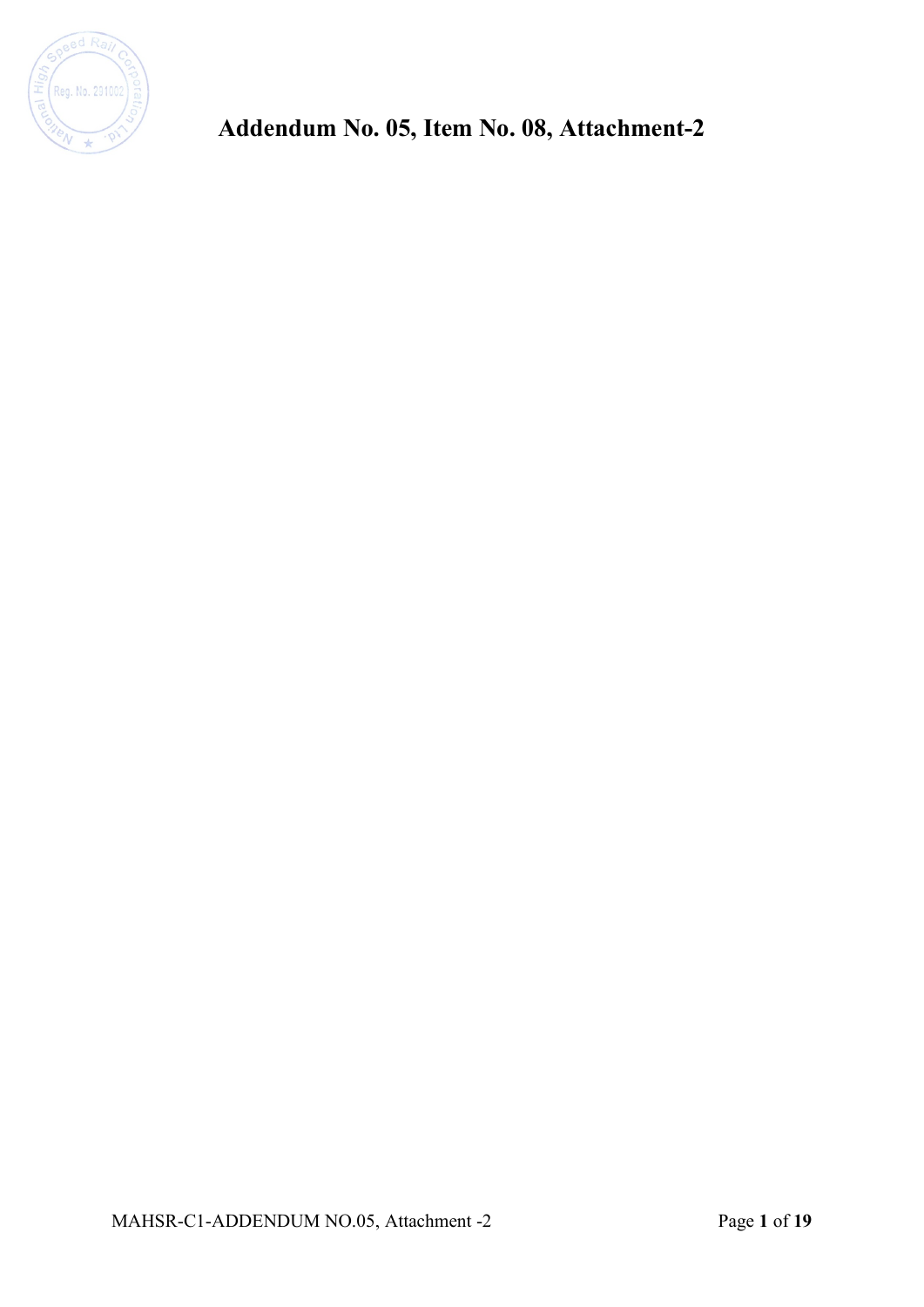

# **Form ELI -1: Bidder Information Form**

Date: *[insert day, month, year]* IFB No.: Package No. MAHSR-C-1 Page *[insert page number]* of *[insert total number]* pages

*[Bidders shall provide the following information.]*

Bidder's legal name: *[insert full name]*

In case of a JV/Consortium, legal name of the representative member and of each member:

*[insert full name of each member in the* JV/Consortium *and specify the representative member.]*

Bidder's actual or intended country of registration:

*[insert country of registration]*

Bidder's actual or intended year of incorporation:

*[insert year of incorporation]*

Bidder's legal address in country of registration:

*[insert street/ number/ town or city/ country]*

Bidder's authorized representative information:

Name: *[insert full name]*

Address: *[inset street/ number/ town or city/ country]*

Telephone/Fax numbers: *[insert telephone/fax numbers, including country and city codes]*

E-mail address: *[insert E-mail address]*

*Attached are copies of original documents of:* 

 *Memorandum & Articles of Association (or equivalent documents of constitution or association), and/or documents of registration of legal entity named above, in accordance with ITB 4.3.* 

*In case of JV, letter of intent to form JV or JV agreement, in accordance with ITB 4.1.* 

*Included are the organizational chart, a list of Board of Directors, and the beneficial ownership.*

#### **Bidder's Representative:**

| Position: |
|-----------|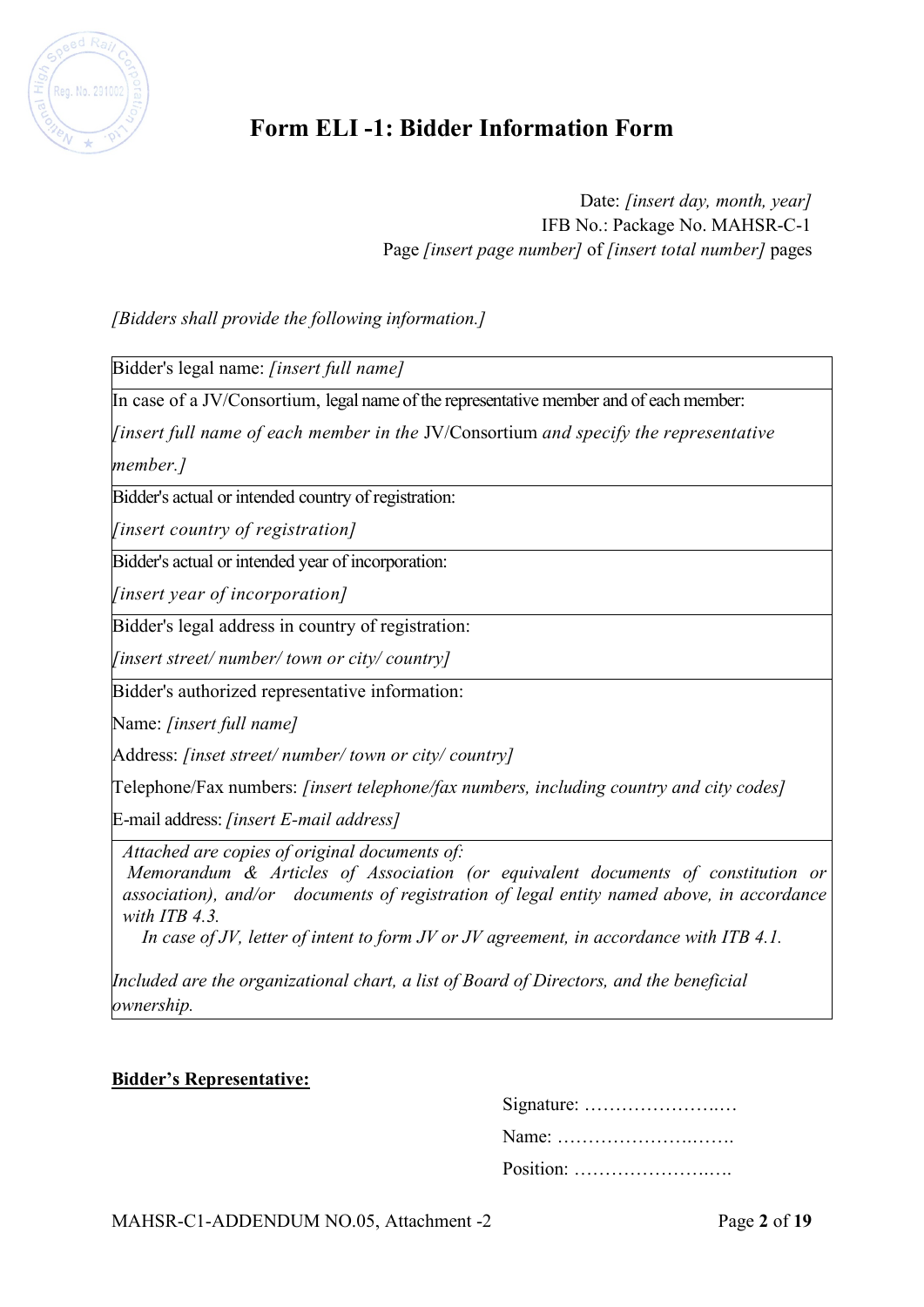

| Company stamp: |
|----------------|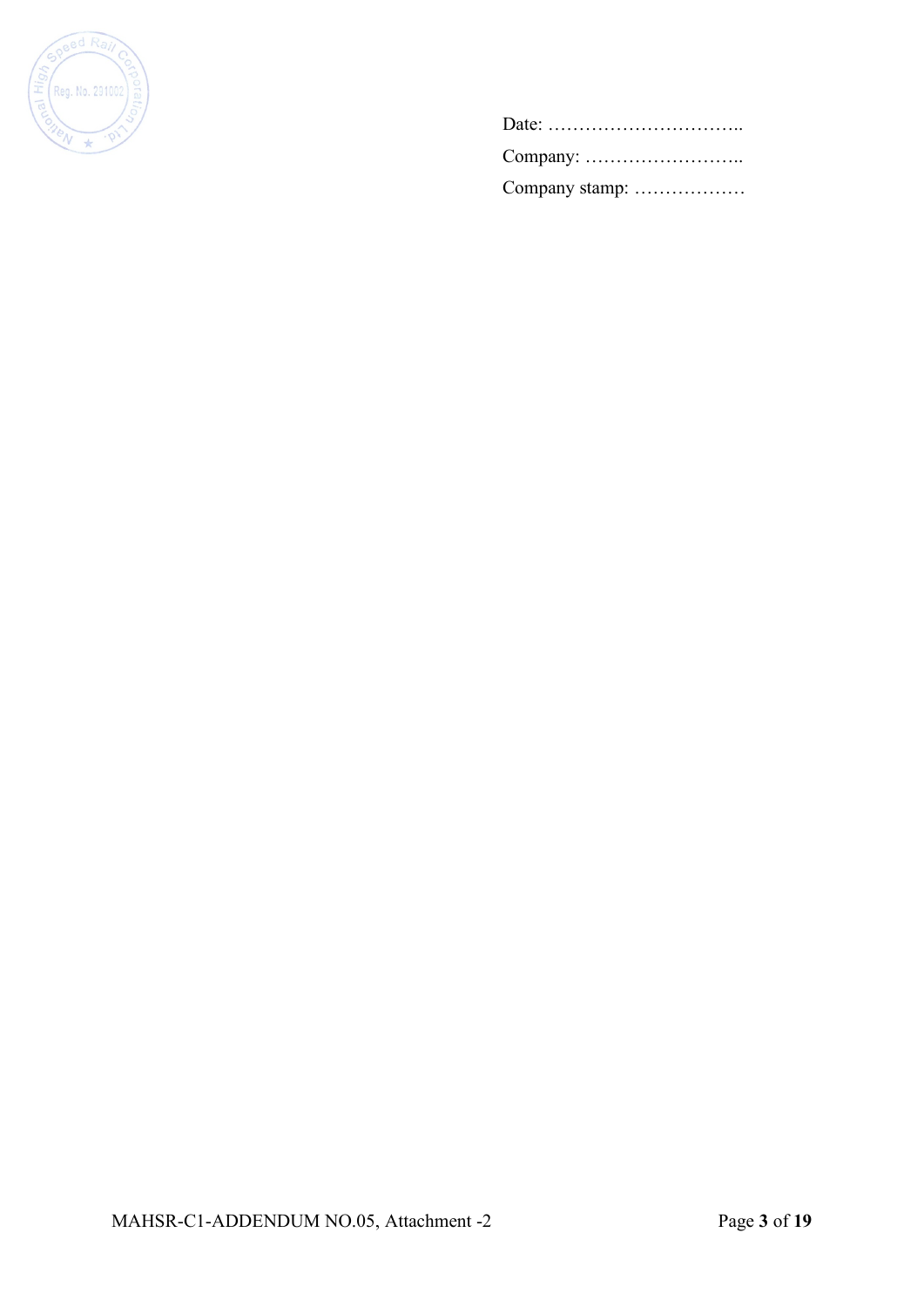

# **Form ELI-2: Bidder's Party Information Form**

Date: *[insert day, month, year]* IFB No.: Package No. MAHSR-C-1 Page *[insert page number]* of *[insert total number]* pages

*[The following form is additional to Form ELI-1, and shall be completed to provide information relating to each JV/Consortium member (in case the Bidder is a JV/Consortium) as well as specialist Subcontractor proposed to be used by the Bidder for any part of the Contract resulting from this process.]*

In case of JV/ Consortium, Bidder's legal name:

*[insert full name]*

Bidder's Party legal name:

*[insert full name of Bidder's party]*

Bidder's Party country of registration:

*[insert country of registration]*

Bidder's Party year of incorporation:

*[insert year of incorporation]*

Bidder's Party legal address in country of registration:

*[insert street/ number/ town or city/ country]*

Bidder's Party authorized representative information:

Name: *[insert full name]*

Address: *[insert street/ number/ town or city/ country]*

Telephone/Fax numbers: *[insert telephone/fax numbers, including country and city* 

*codes]*

E-mail address: *[insert E-mail address]*

*Attached are copies of original documents of* 

 *Memorandum & Articles of Association (or equivalent documents of constitution or association), and/or registration documents of the legal entity named above, in accordance with ITB 4.3.* 

*Included are the organizational chart, a list of Board of Directors, and the beneficial ownership.*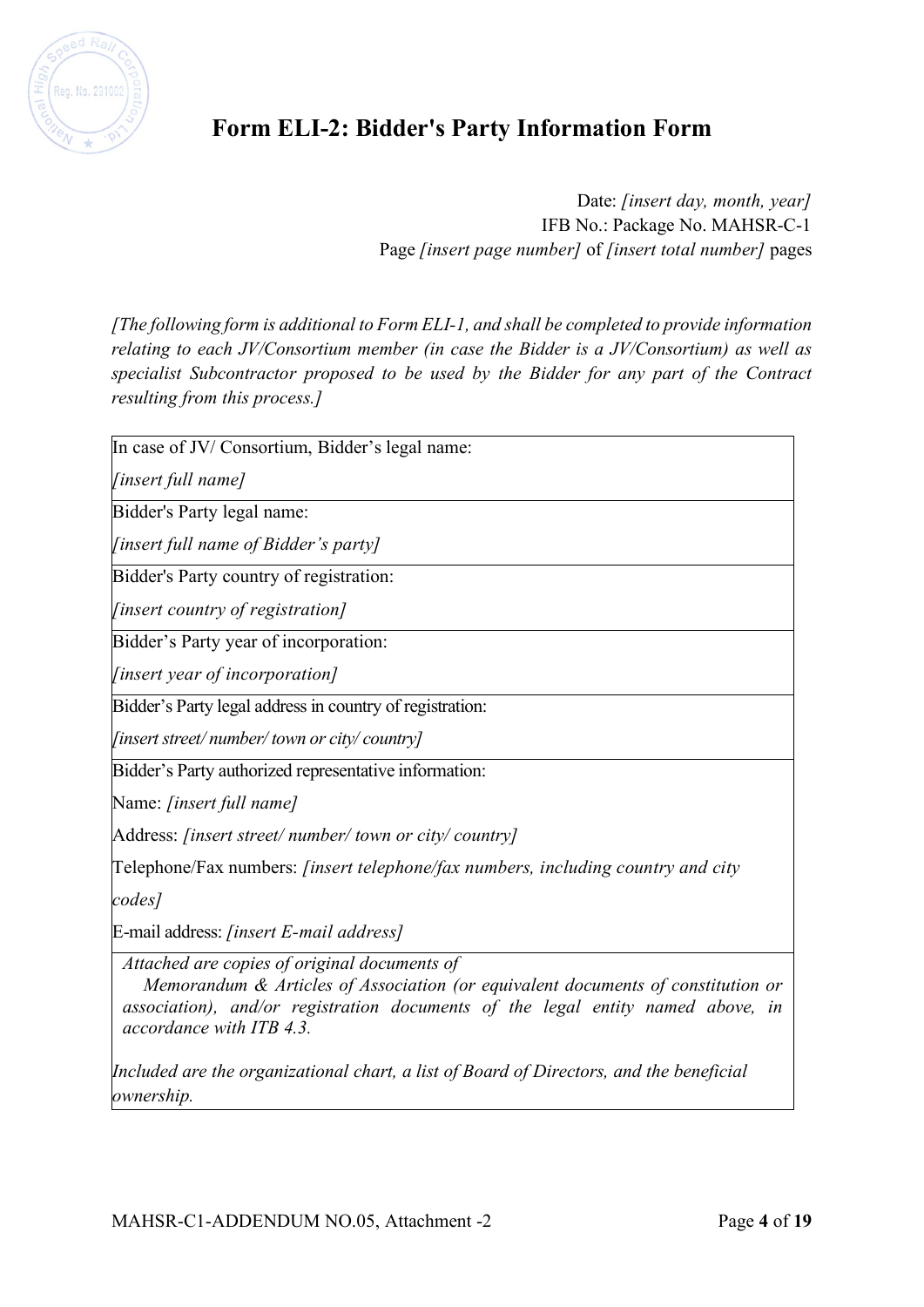

| Company stamp: |
|----------------|
|                |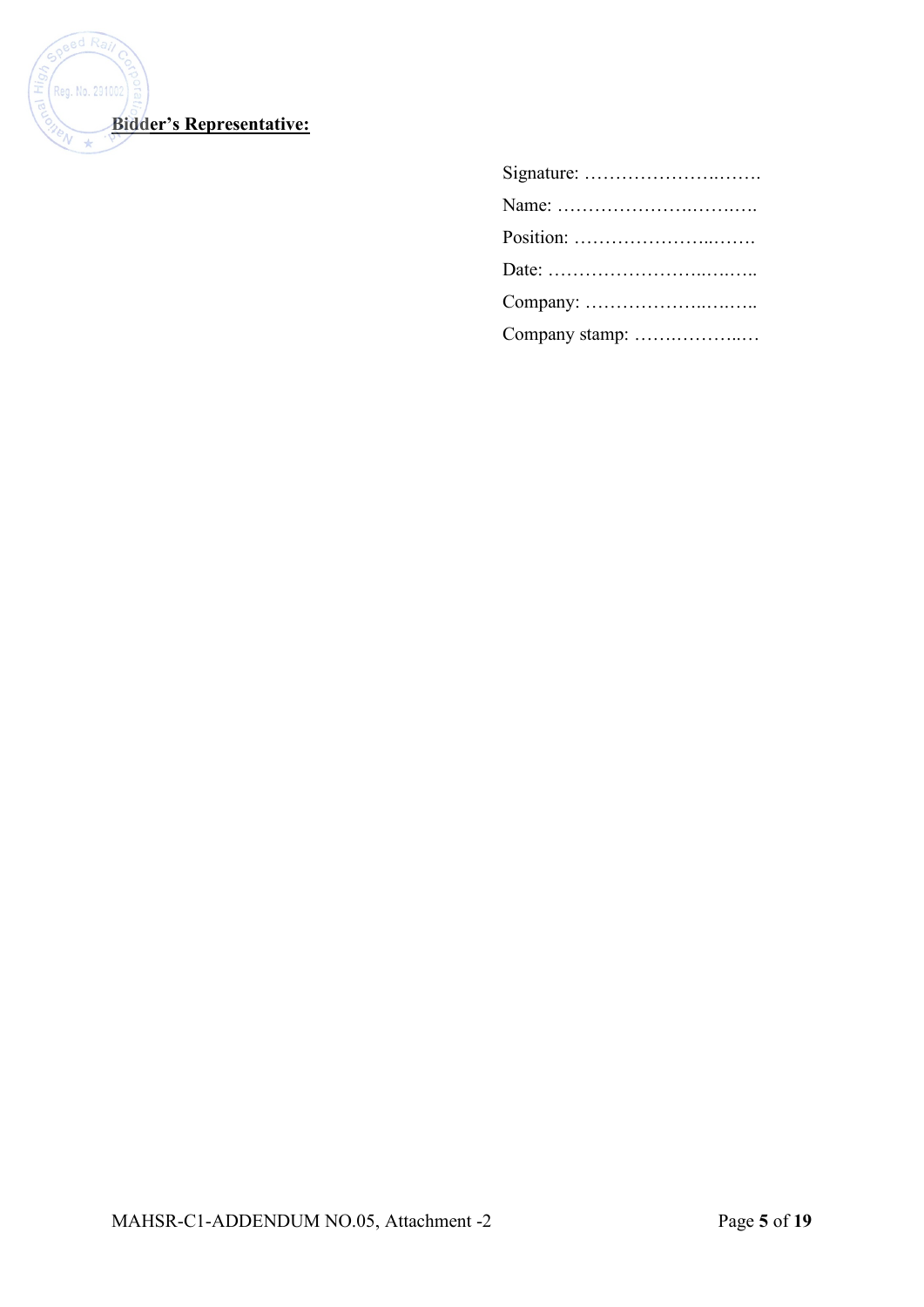

# **Form CON: Contract Non-Performance and Litigation**

Date: *[insert day, month, year]* Bidder's Legal Name: *[insert full name]* JV/Consortium Party Legal Name: *[insert full name]* IFB No.: Package No. MAHSR-C-1 Page *[insert page number]* of *[insert total number]* pages

*[The following table shall be filled in for the Bidder and for each member of a JV/Consortium.]*

### **1.0 History of Non-Performing Contracts**

| <b>Non-Performing Contracts</b> |               |                                                                                          |                       |
|---------------------------------|---------------|------------------------------------------------------------------------------------------|-----------------------|
| $\Box$                          |               | Contract non-performance did not occur since 1 <sup>st</sup> January 2017, in accordance |                       |
|                                 |               | with the Section III: Evaluation and Qualification Criteria, Sub-Factor 3.2 (b) (i).     |                       |
| ⊡                               |               | Contract(s) not performed since $1^{st}$ January 2017, in accordance with the Section    |                       |
|                                 |               | $III:$ Evaluation and Qualification Criteria, Sub-Factor 3.2 (b) (i) indicated below:    |                       |
| Year                            | Non-performed | <b>Contract Identification</b>                                                           | <b>Total Contract</b> |

| Year           | Non-performed             | <b>Contract Identification</b>                       | <b>Total Contract</b>  |
|----------------|---------------------------|------------------------------------------------------|------------------------|
|                | <b>Portion of</b>         |                                                      | <b>Amount</b>          |
|                | Contract                  |                                                      | (current value,        |
|                |                           |                                                      | currency, INR          |
|                |                           |                                                      | equivalent)            |
| <i>finsert</i> | <i>finsert amount and</i> | Contract Identification: <i>[indicate complete</i> ] | <i>[insert amount]</i> |
| year/          | <i>percentage]</i>        | contract name, number, and any other                 |                        |
|                |                           | <i>identification</i> ]                              |                        |
|                |                           | Name of Employer: [insert full name]                 |                        |
|                |                           | Address of Employer: [insert                         |                        |
|                |                           | street/city/country]                                 |                        |
|                |                           | Reason(s) for non-performance: <i>[indicate</i> ]    |                        |
|                |                           | main reason(s)]                                      |                        |

**Note:** The Bidder is not required to submit any document as documentary evidence along with the Bidding Documents.

### **Bidder's Representative:**

Signature: ………………….…….

Name: ………………….………..

MAHSR-C1-ADDENDUM NO.05, Attachment -2 Page **6** of **19**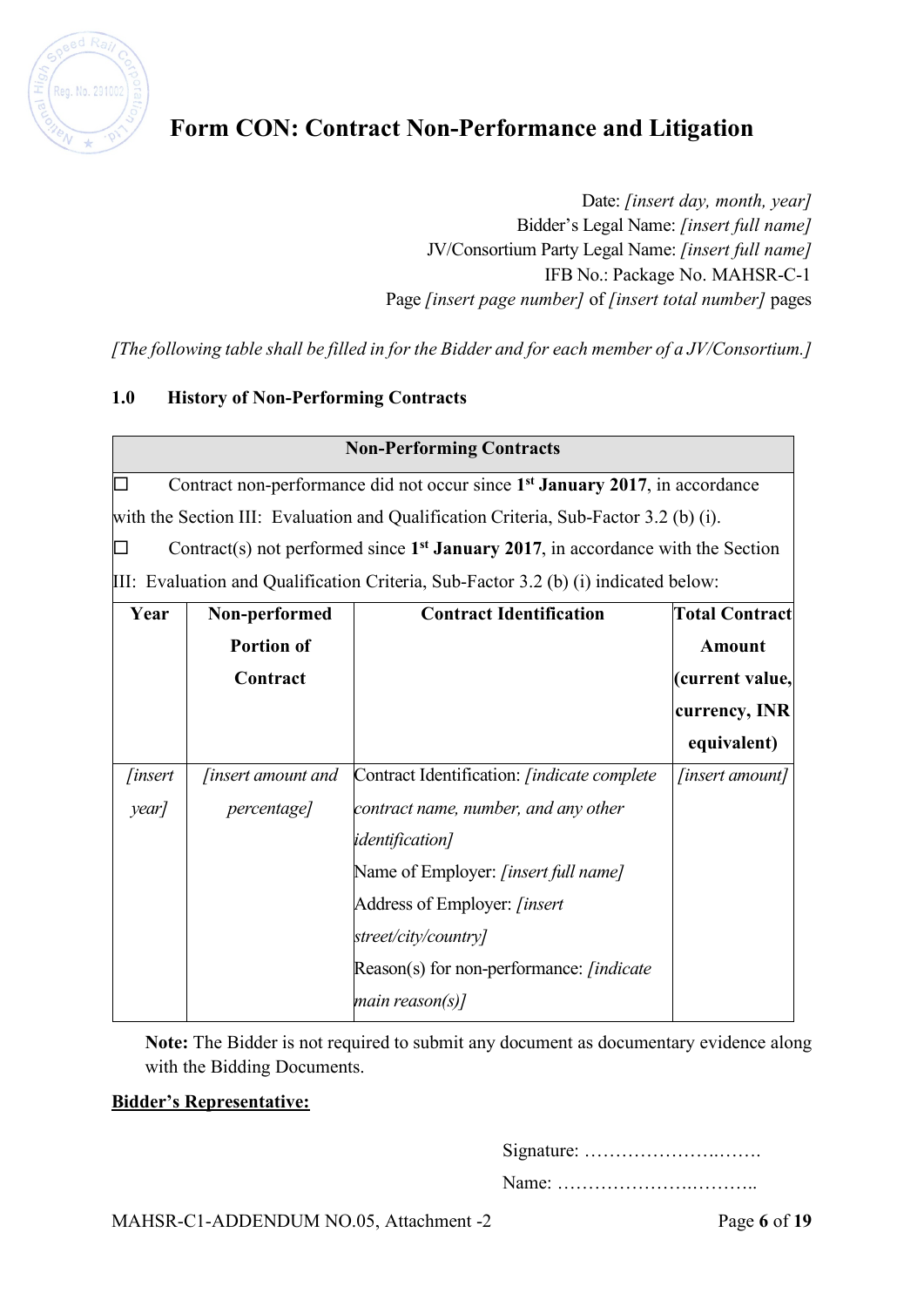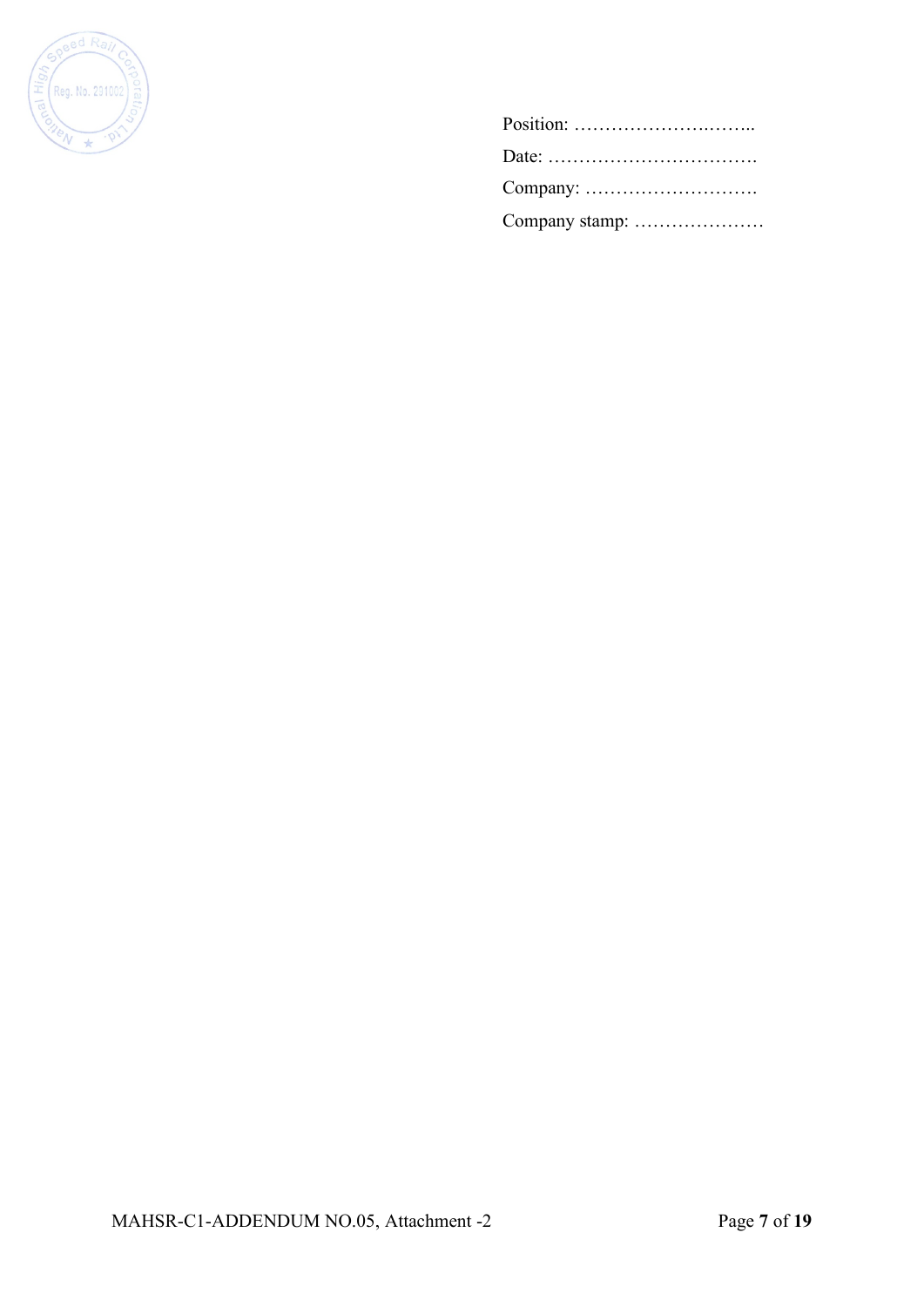

## **2.0 Pending Litigation**

### **Pending Litigation**

 $\Box$  No pending litigation in accordance with the Section III: Evaluation and Qualification Criteria, Sub-Factor 3.2 (b) (ii).

 $\Box$  Pending litigation in accordance with the Section III, Evaluation and Qualification Criteria, Sub-Factor 3.2 (b) (ii), is indicated below:

| <b>Year of</b> | <b>Amount</b> in | <b>Outcome</b> as | <b>Contract Identification</b>   | <b>Total Contract</b>  |
|----------------|------------------|-------------------|----------------------------------|------------------------|
| <b>Dispute</b> | <b>Dispute</b>   | Percentage of     |                                  | <b>Amount (current</b> |
|                | (currency)       | <b>Net Worth</b>  |                                  | value, currency,       |
|                |                  |                   |                                  | exchange rate          |
|                |                  |                   |                                  | <b>INR</b> equivalent) |
| $[insert\,$    | [insert amount]  | <i>finsert</i>    | Contract Identification:         | [insert amount]        |
|                |                  | percentage]       | [indicate complete contract      |                        |
|                |                  |                   | name, number, and any            |                        |
|                |                  |                   | other identification]            |                        |
|                |                  |                   | Name of Employer: <i>[insert</i> |                        |
|                |                  |                   | full name]                       |                        |
|                |                  |                   | Address of Employer:             |                        |
|                |                  |                   | [insert street/city/country]     |                        |
|                |                  |                   | Matter in dispute: [indicate     |                        |
|                |                  |                   | main issues in dispute]          |                        |
|                |                  |                   | Status of dispute: [indicate     |                        |
|                |                  |                   | if it is being treated by the    |                        |
|                |                  |                   | Adjudicator, under               |                        |
|                |                  |                   | Arbitration or being dealt       |                        |
|                |                  |                   | with by the Judiciary]           |                        |

**Note:** The Bidder is not required to submit any document as documentary evidence along with the Bidding Documents.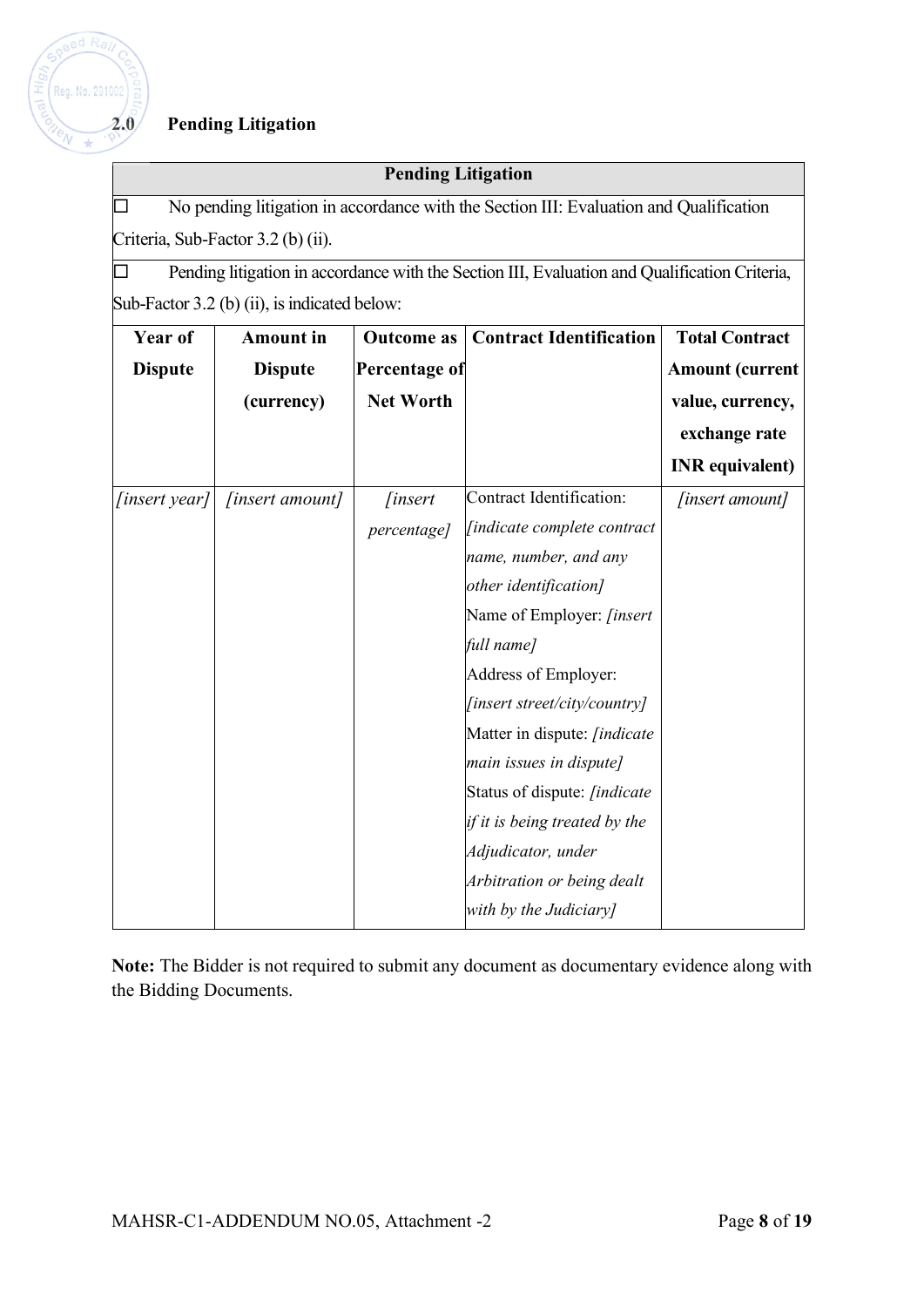

| Company stamp: |
|----------------|
|                |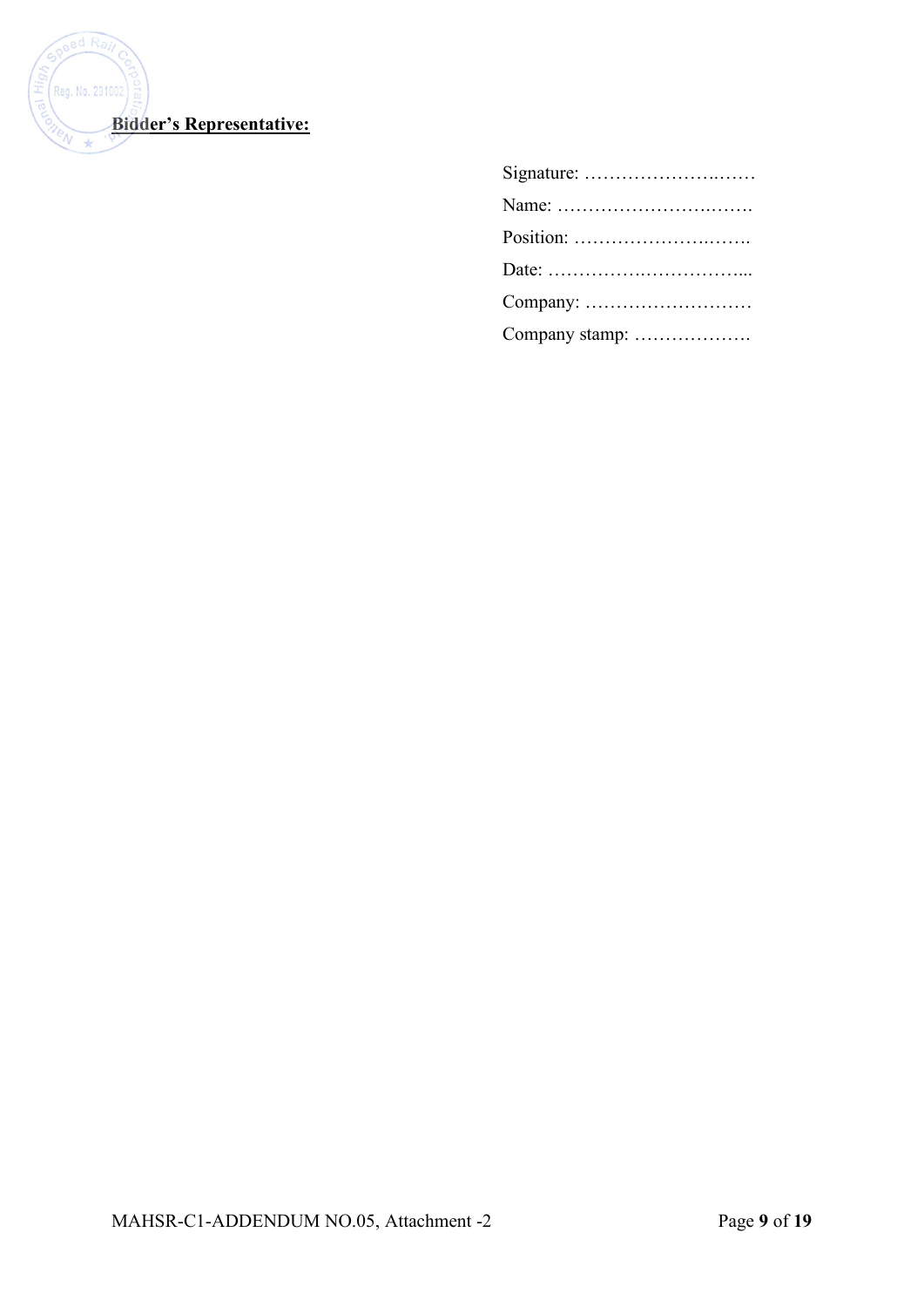## **3.0 Litigation History**

#### Litigation History

 $adR$ 

Reg. No. 291002

 $\Box$  No court/arbitral award decisions against the Bidder or any member of the JV/consortium since **1st January 2015** up to 28 days prior to the Bid Submission deadline, in accordance with the Section III, Evaluation and Qualification Criteria, Sub-Factor 3.2 (b) (iii).

 $\Box$  Court/ arbitral award decisions against the Bidder or any member of the JV/consortium since **1st January 2015** up to 28 days prior to the Bid Submission deadline, in accordance with the Section III, Evaluation and Qualification Criteria, Sub-Factor 3.2 (b) (iii), are indicated below:

| Year of             | <b>Contract Identification</b>                                | <b>Total Contract</b>  |
|---------------------|---------------------------------------------------------------|------------------------|
| Award               |                                                               | <b>Amount</b> (current |
|                     |                                                               | value, currency,       |
|                     |                                                               | exchange rate and      |
|                     |                                                               | <b>INR</b> equivalent) |
| <i>finsert year</i> | Contract Identification: <i>[indicate complete contract</i> ] | <i>[insert amount]</i> |
|                     | name, number, and any other identification]                   |                        |
|                     | Name of Employer: <i>[insert full name]</i>                   |                        |
|                     | Address of Employer: <i>[insert street/city/country]</i>      |                        |
|                     | Matter in dispute: <i>[indicate main issues in dispute]</i>   |                        |
|                     | Party who initiated the dispute: <i>[indicate</i> ]           |                        |
|                     | "Employer" or "Contractor"]                                   |                        |
|                     | Status of dispute: <i>[Indicate if it is being treated by</i> |                        |
|                     | the Adjudicator, under Arbitration or being dealt             |                        |
|                     | with by the Judiciary]                                        |                        |

**Note:** The Bidder is not required to submit any document as documentary evidence along with the Bidding Documents.

### **Bidder's Representative:**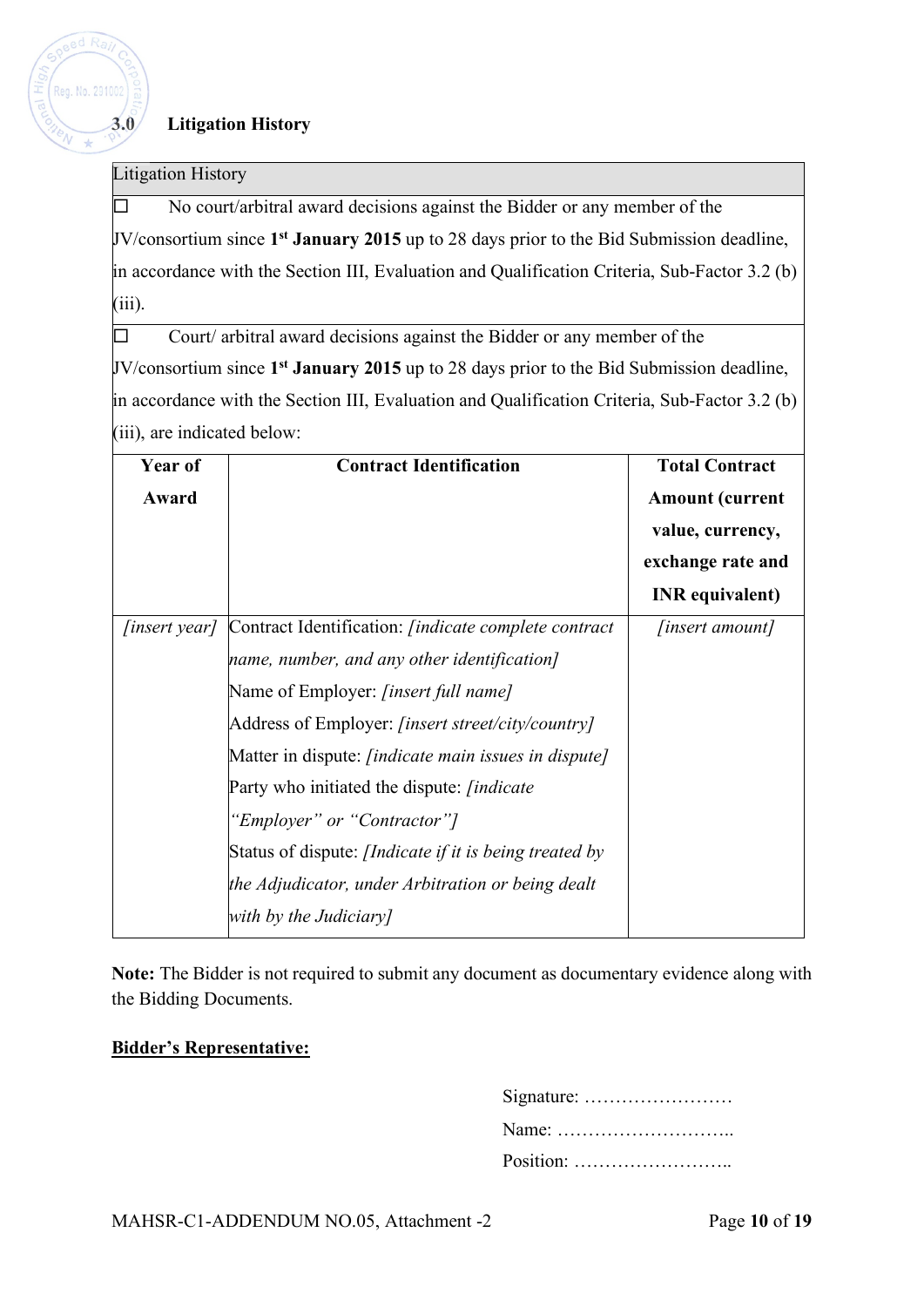

Date: ………………….…….. Company: …………………….. Company stamp: ……………….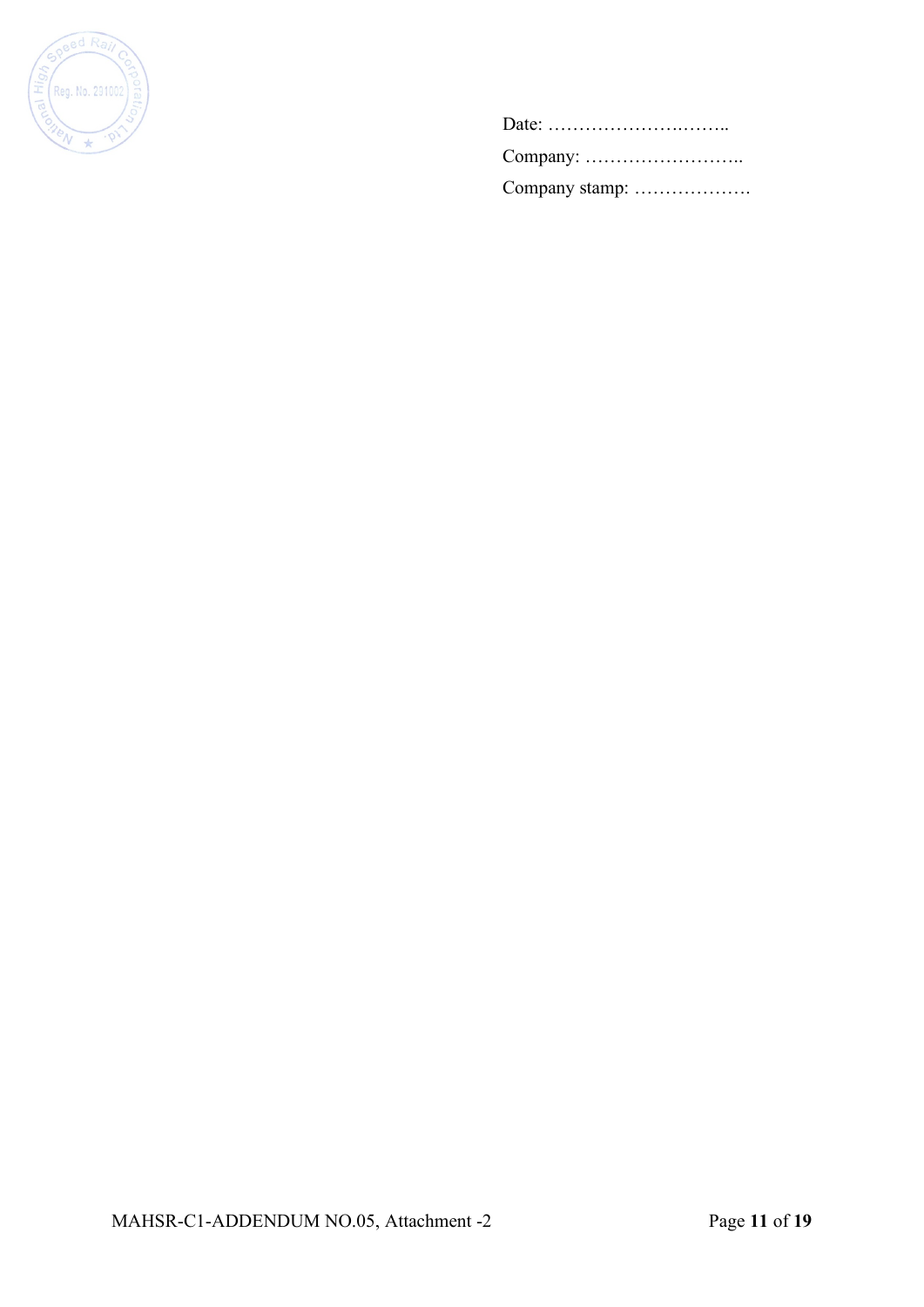

# **Form EXP -1: General Construction Experience**

*[The following table shall be filled in for the Bidder and for each member of a JV/Consortium]*

Date: *[insert day, month, year]* Bidder's Legal Name: *[insert full name]* JV/Consortium Party Legal Name: *[insert full name]* IFB No.: Package No. MAHSR-C-1 Page *[insert page number]* of *[insert total number]* pages

*[Identify contracts that demonstrate continuous construction work over the past ten (10) years pursuant to Section III, Evaluation and Qualification Criteria, Sub-Factor 3.2 (d) (i). List contracts chronologically, according to their commencement (starting) dates.]*

| <b>General Construction Experience</b> |                  |                                                      |                                 |
|----------------------------------------|------------------|------------------------------------------------------|---------------------------------|
| <b>Starting</b>                        | <b>Ending</b>    | <b>Contract Identification</b>                       | <b>Role of</b>                  |
| Year                                   | Year             |                                                      | <b>Bidder</b>                   |
| <i>findicate</i>                       | <i>lindicate</i> | Contract name: <i>[insert full name]</i>             | <i>finsert</i> " <i>Prime</i> " |
| year]                                  | year]            | Brief description of the works performed by the      | Contractor" (single             |
|                                        |                  | Bidder: <i>[describe works performed briefly]</i>    | entity or                       |
|                                        |                  | Amount of contract: <i>[insert amount, currency,</i> | JV/Consortium                   |
|                                        |                  | exchange rate and INR equivalent]                    | member) or                      |
|                                        |                  | Name of Employer: [indicate full name]               | "Subcontractor" or              |
|                                        |                  | Address: <i>[indicate street/number/town or</i>      | "Management                     |
|                                        |                  | city/country                                         | Contractor"]                    |
|                                        |                  |                                                      |                                 |
|                                        |                  |                                                      |                                 |
|                                        |                  |                                                      |                                 |

**Note:** *The Bidder is required to submit the documentary evidence for the information furnished in the form*.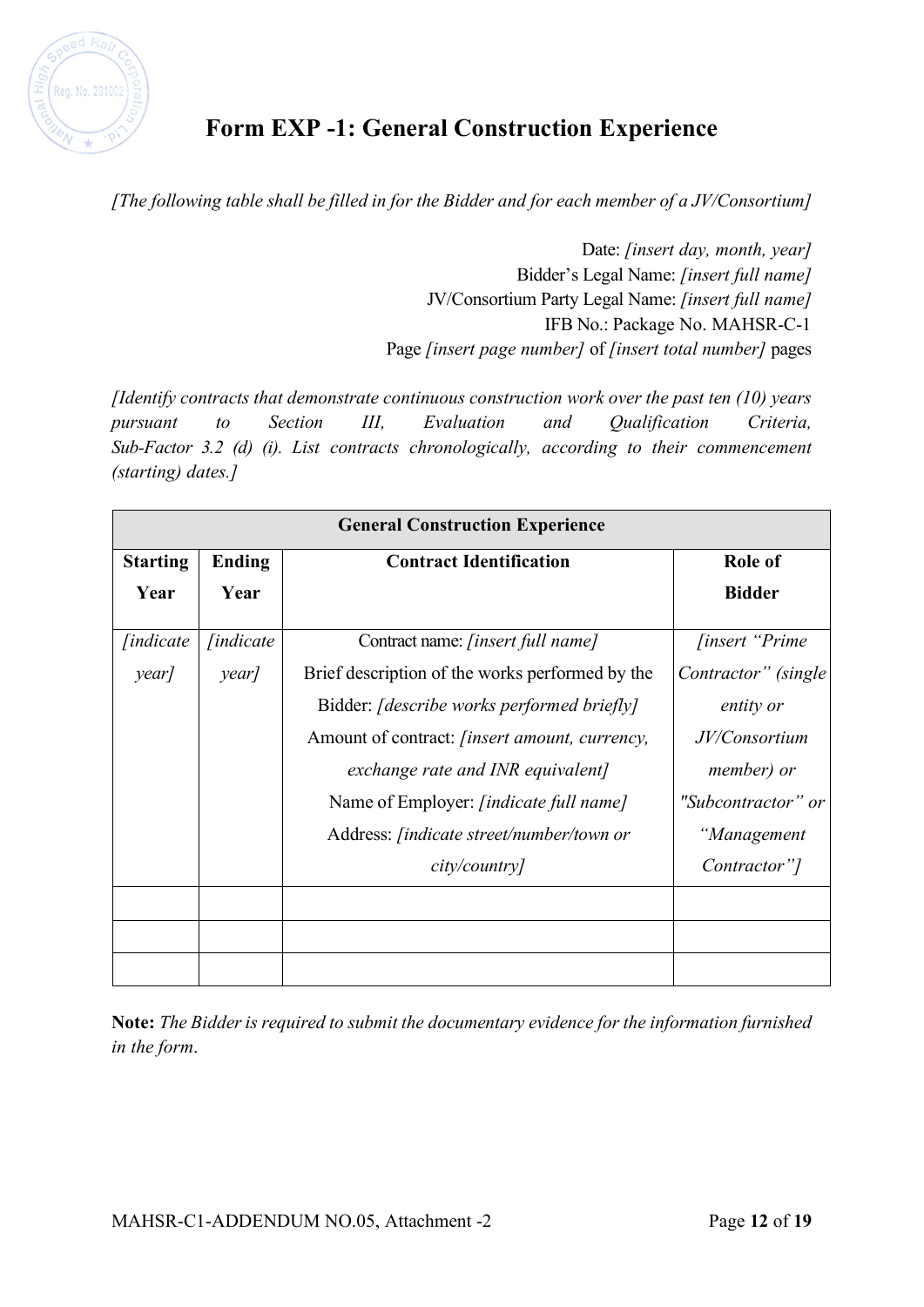

| Name:          |
|----------------|
| Position:      |
|                |
|                |
| Company stamp: |
|                |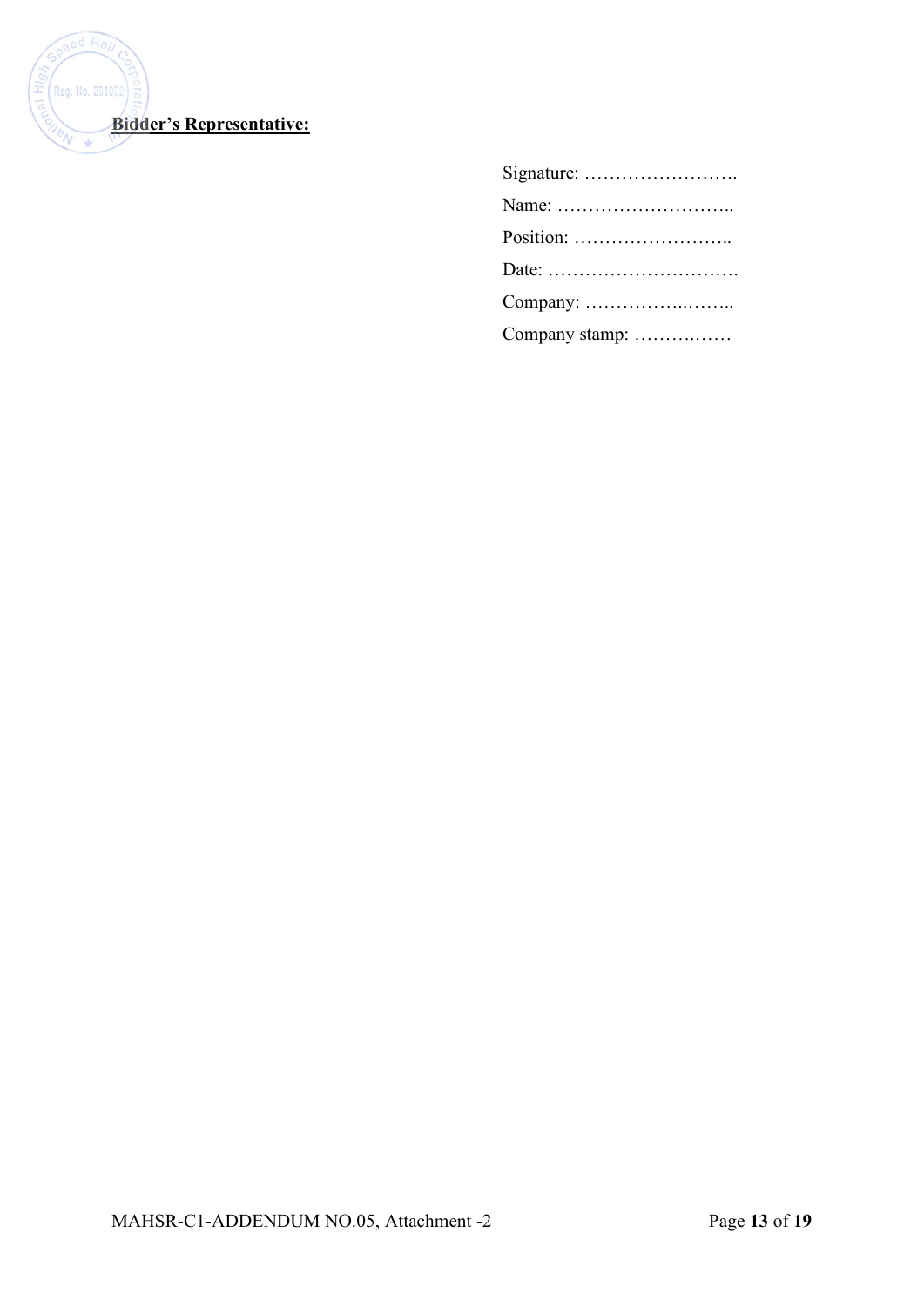

# **Form EXP -2(a): Specific Construction Experience**

*[The following table shall be filled in for the Bidder and for each member of a JV/Consortium]*

Date: *[insert day, month, year]* Bidder's Legal Name: *[insert full name]* JV/Consortium Party Legal Name: *[insert full name]* IFB No.: Package No. MAHSR-C-1 Page *[insert page number]* of *[insert total number]* pages

*[Fill out one (1) form per contract, in accordance with Section III, Evaluation and Qualification Criteria, Sub-Factor 3.2 (d) (ii).]*

|                                                                                                                  | <b>Contract of Similar Size and Nature</b>                                       |                                                                                               |  |
|------------------------------------------------------------------------------------------------------------------|----------------------------------------------------------------------------------|-----------------------------------------------------------------------------------------------|--|
| <b>Similar Contract No.</b><br><i>finsert number]</i> of <i>finsert number of</i><br>similar contracts required] | <b>Information</b>                                                               |                                                                                               |  |
| Contract Identification                                                                                          | [insert contract name and reference identification $ $<br>number, if applicable] |                                                                                               |  |
| <b>Award Date</b>                                                                                                | <i>[insert day, month, year, e.g. xx xxx, xxxx]</i>                              |                                                                                               |  |
| <b>Completion Date</b>                                                                                           | <i>[insert day, month, year, e.g., xx xxx, xxxx]</i>                             |                                                                                               |  |
| Role in Contract                                                                                                 | <b>Prime Contractor</b>                                                          |                                                                                               |  |
| [check the appropriate box]                                                                                      | Single entity                                                                    | JV/Consortium<br>member                                                                       |  |
| <b>Total Contract Amount</b>                                                                                     | <i>linsert total contract</i><br>amount and currency<br>$(ies)$ ]                | <b>INR</b> <i>[insert exchange</i><br>rate and total contract<br>amount in INR<br>equivalent] |  |
| <b>Total Amount received from client</b>                                                                         | <i>linsert total amount</i><br>received and currency<br>$(ies)$ ]                | <b>INR</b> [insert exchange<br>rate and total amount<br>received in INR<br>equivalent]        |  |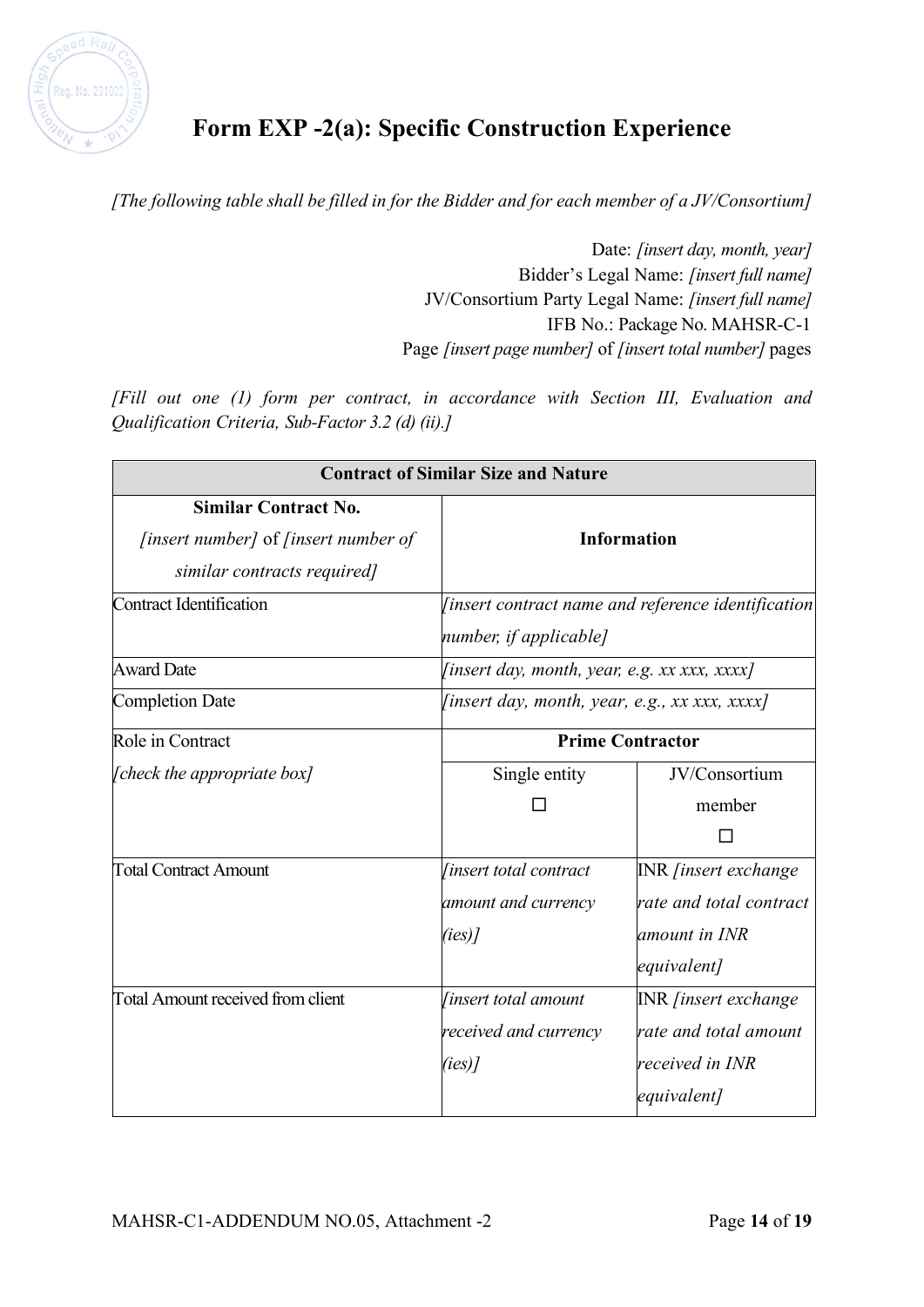| Reg. No. 291002                                                                                                     |                         |                                            |                                                  |  |
|---------------------------------------------------------------------------------------------------------------------|-------------------------|--------------------------------------------|--------------------------------------------------|--|
| If member in a JV/Consortium, specify                                                                               |                         | <i>finsert a   finsert total</i>           | <b>INR</b> [insert exchange                      |  |
| participation in total Contract amount                                                                              |                         |                                            | percenta contract amount rate and total contract |  |
|                                                                                                                     | ge                      | and                                        | amount in INR                                    |  |
|                                                                                                                     |                         | amount] currency(ies)]                     | equivalent]                                      |  |
| <b>Employer's Name:</b>                                                                                             |                         | [insert full name]                         |                                                  |  |
|                                                                                                                     |                         | [indicate street / number / town or city / |                                                  |  |
| Address:                                                                                                            | country]                |                                            |                                                  |  |
|                                                                                                                     |                         |                                            | [insert telephone/fax numbers, including country |  |
| Telephone/fax number                                                                                                | and<br>city area codes] |                                            |                                                  |  |
| E-mail:                                                                                                             |                         |                                            |                                                  |  |
|                                                                                                                     |                         | [insert E-mail address, if available]      |                                                  |  |
| <b>Similar Contract No.</b>                                                                                         |                         |                                            |                                                  |  |
| [insert number] of [insert number of                                                                                | Information             |                                            |                                                  |  |
| similar contracts required]                                                                                         |                         |                                            |                                                  |  |
| Description of the similarity in accordance                                                                         |                         |                                            |                                                  |  |
| with Sub-Factor 3.2                                                                                                 |                         |                                            |                                                  |  |
| $(d)$ (ii) of Section III:                                                                                          |                         |                                            |                                                  |  |
| 1. Physical size of required works items                                                                            |                         | [insert physical size of items]            |                                                  |  |
| including<br>All<br>civil<br>works<br>a.<br>excavation, concreting, structural<br>works for underground stations of |                         |                                            |                                                  |  |
| metro rail / railway.                                                                                               |                         |                                            |                                                  |  |
| b. All<br>civil<br>works<br>including<br>excavation, concreting, structural                                         |                         |                                            |                                                  |  |
| works for cut & cover tunnel                                                                                        |                         |                                            |                                                  |  |
| length of metro rail / railway.                                                                                     |                         |                                            |                                                  |  |
| Note: Underground stations, cut & cover                                                                             |                         |                                            |                                                  |  |
| tunnels under various contracts can be<br>added to meet the above criteria.                                         |                         |                                            |                                                  |  |
|                                                                                                                     |                         |                                            |                                                  |  |
| 2. Complexity                                                                                                       |                         | [insert description of complexity]         |                                                  |  |
| 3. Methods/Technology                                                                                               |                         | [insert specific aspects of the            |                                                  |  |
|                                                                                                                     |                         |                                            | methods/technology involved in the contract]     |  |
| 4. Other Characteristics                                                                                            |                         |                                            | [insert other characteristics as described in    |  |

 $ed$   $Ra$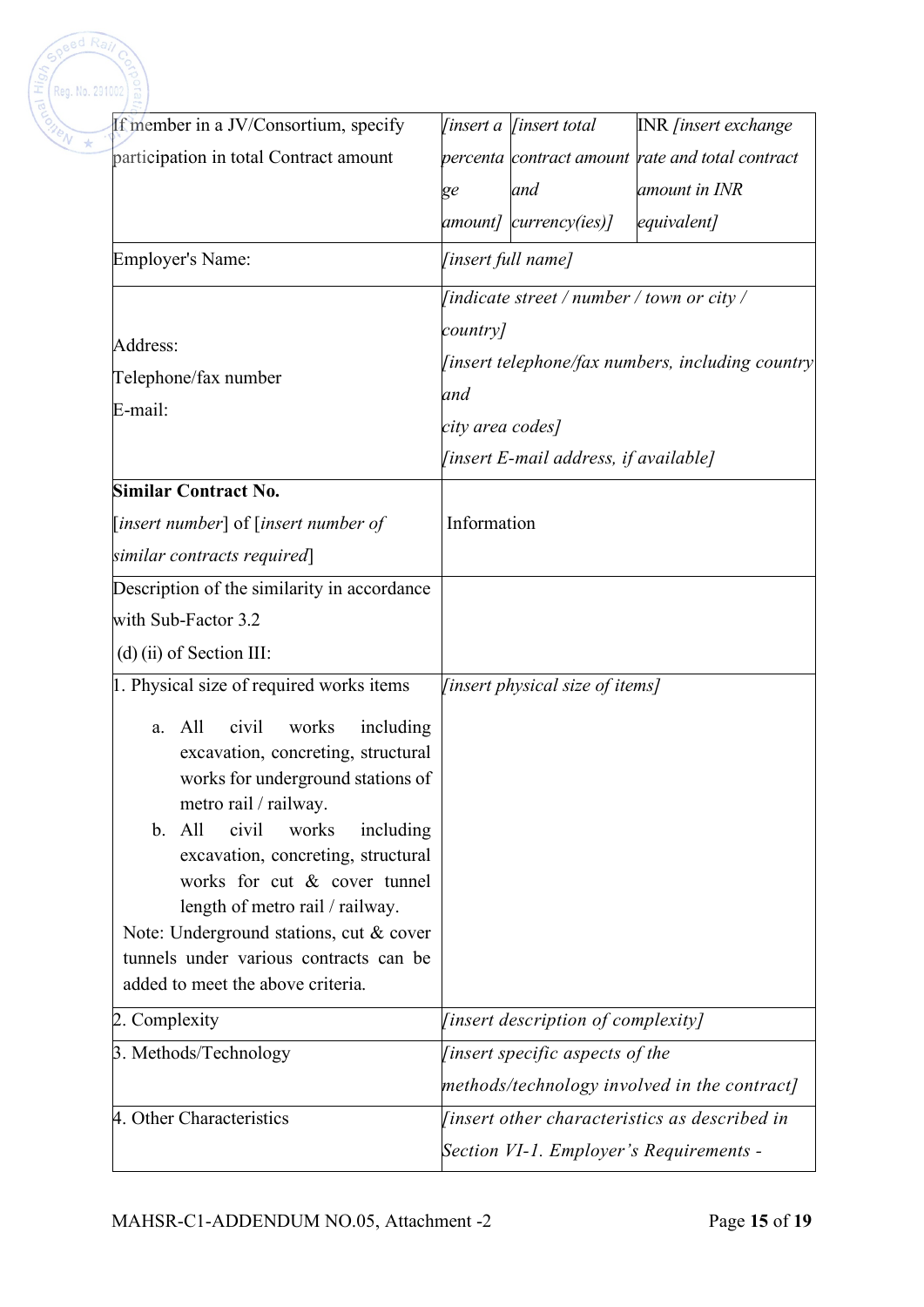

**Note:** *The Bidder is required to submit the documentary evidence for the information furnished in the form. The Completion/Substantial Completion Certificates indicating the nature/scope of work, actual completion cost and actual date of completion for such work shall be submitted duly certified from the Client*.

### **Bidder's Representative:**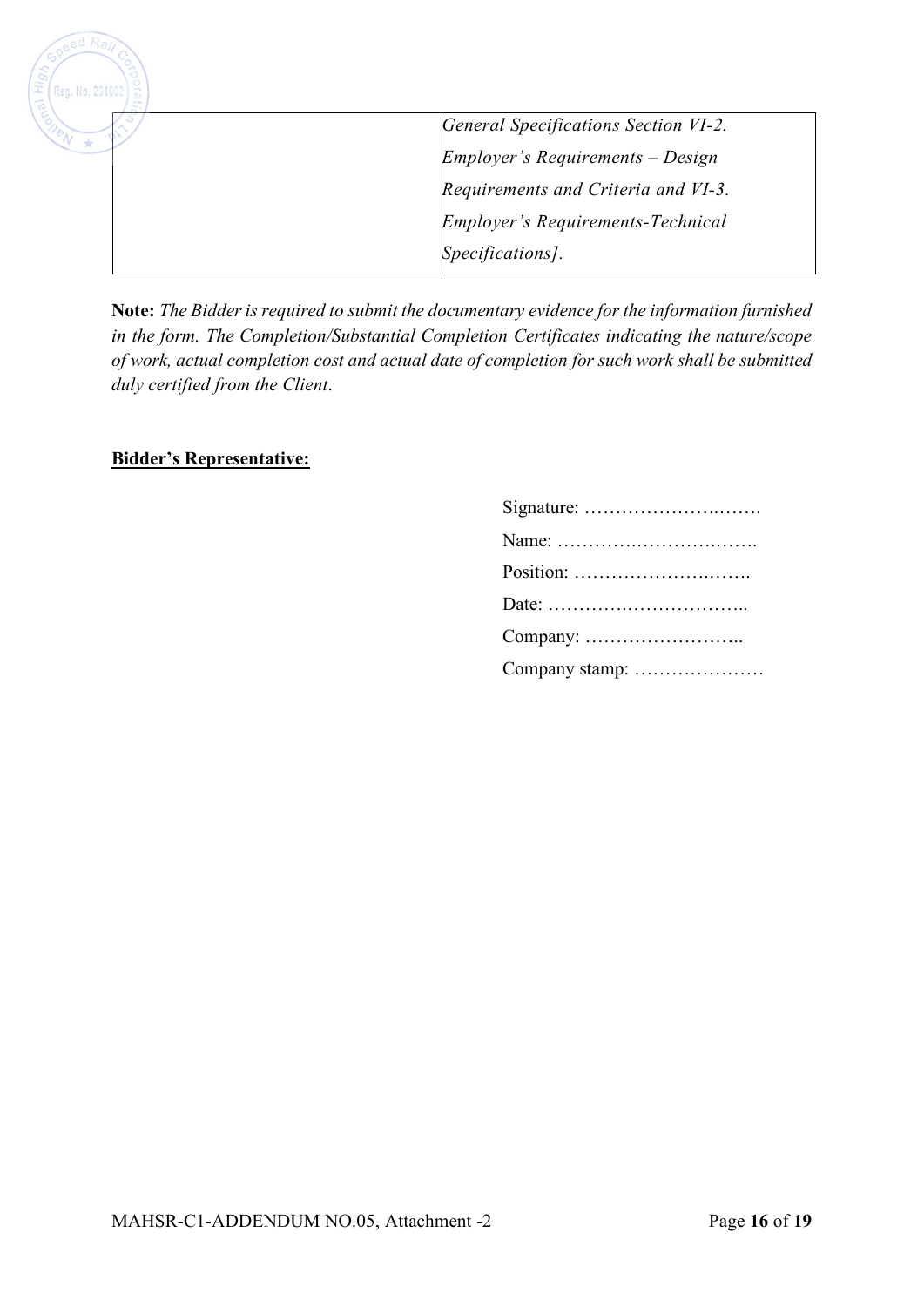

# **Form EXP -2(b): Construction Experience in Key Activities**

*[The following table shall be filled in for the Bidder and for each member of a JV/Consortium/Sub-contractor]*

> Date: *[insert day, month, year]* Bidder's Legal Name: *[insert full name]* JV/Consortium Party Legal Name: *[insert full name]* Subcontractor's Legal Name *[insert full name]* IFB No.: Package No. MAHSR-C-1 Page *[insert page number]* of *[insert total number]* pages

*[Fill out one (1) form per contract, in accordance with Section III, Evaluation and Qualification Criteria, Sub-Factor 3.2 (d) (iii).]*

Key Activities:

- a. Execution of MEP works for minimum 2 No. of underground stations of metro rail / railway.
- b. Execution of Architectural works for minimum 2 No. of underground stations of metro rail / railway.
- c. Design of MEP works for minimum 2 No. of underground stations of metro rail / railway.
- d. Design of Architectural works for minimum 2 No. of underground stations of metro rail / railway

Total Quantity of Activity under the Contract:

Key Activity a.

Key Activity b. \_\_\_\_\_\_\_\_\_\_\_\_\_\_\_\_\_\_\_\_\_\_\_\_\_\_\_\_\_\_\_\_\_\_\_

Key Activity c.

Key Activity d. \_\_\_\_\_\_\_\_\_\_\_\_\_\_\_\_\_\_\_\_\_\_\_\_\_\_\_\_\_\_\_\_\_\_\_

| <b>Contract with Similar Key Activities</b> |                                                       |                         |            |               |
|---------------------------------------------|-------------------------------------------------------|-------------------------|------------|---------------|
| <b>Item</b>                                 | <b>Information</b>                                    |                         |            |               |
| Contract Identification                     | [insert contract name and number, if applicable]      |                         |            |               |
| <b>Award Date</b>                           | <i>[insert day, month, year, e.g., xx, xxx, xxxx]</i> |                         |            |               |
| <b>Completion Date</b>                      | [insert day, month, year, e.g., xx, xxx, xxxx]        |                         |            |               |
| Role in Contract                            |                                                       | <b>Prime Contractor</b> |            |               |
| [check the appropriate box]                 | Single                                                | JV/Consortium           | Management |               |
|                                             | entity                                                | member                  | Contractor | Subcontractor |
|                                             |                                                       |                         |            |               |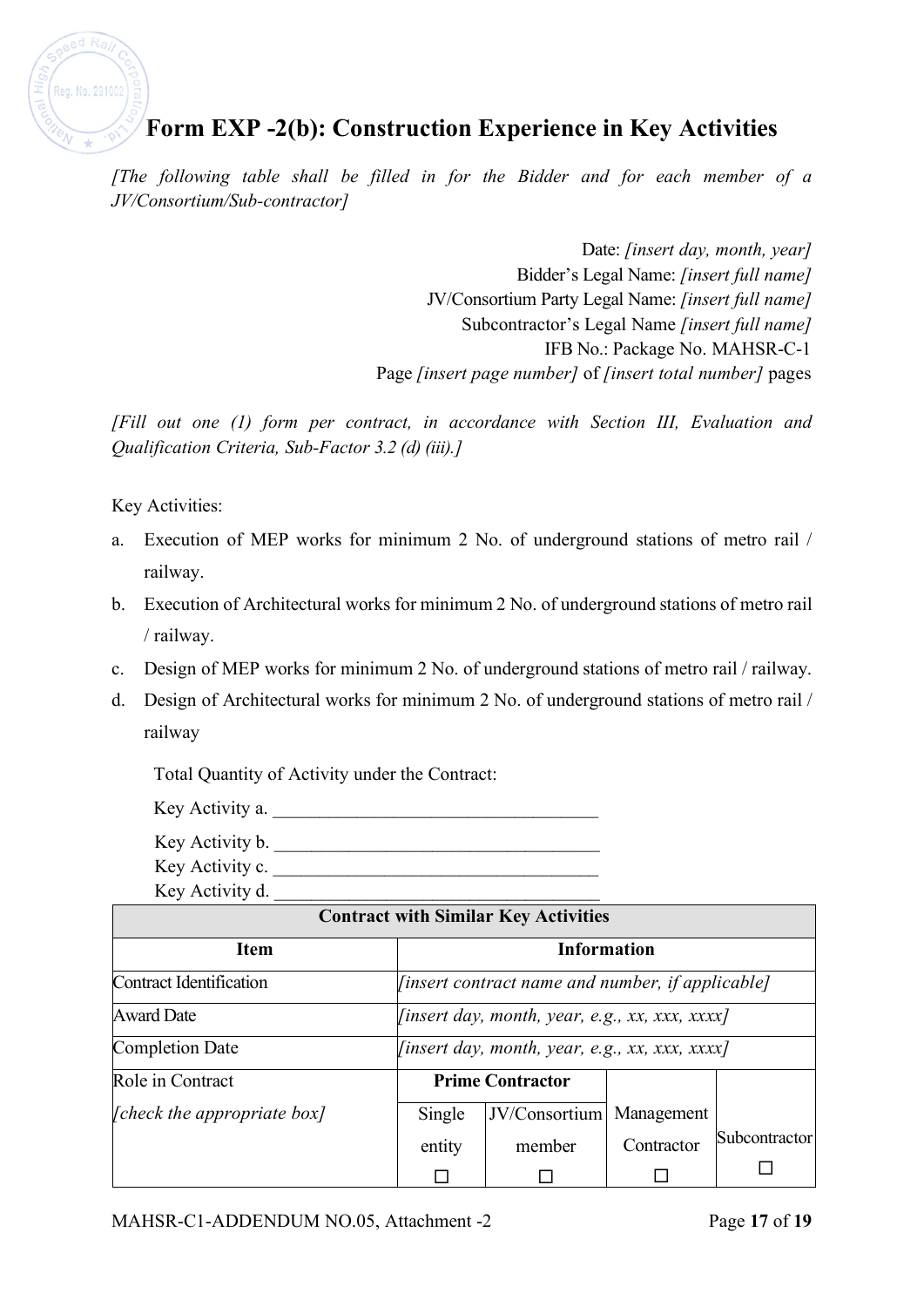| <b>Total Contract Amount</b>                                     | <i>[insert total contract amount</i> INR <i>finsert</i> |               |                         |                |
|------------------------------------------------------------------|---------------------------------------------------------|---------------|-------------------------|----------------|
|                                                                  | in INR]                                                 |               | Exchange rate and total |                |
|                                                                  |                                                         |               | contract amount in INR  |                |
|                                                                  |                                                         |               | equivalent]             |                |
| Quantity (Volume, number or rate of Total quantity in Percentage |                                                         |               |                         | Actual         |
| production, as applicable) performed                             | the Contract                                            | participation |                         | Quantity       |
| under the contract per year or part of                           |                                                         |               | (ii)                    | Performed      |
| the year                                                         | (i)                                                     |               |                         | $(i)$ x $(ii)$ |
| [Insert extent of participation]                                 |                                                         |               |                         |                |
| indicating actual quantity of key                                |                                                         |               |                         |                |
| activity successfully completed in the                           |                                                         |               |                         |                |
| role performed]                                                  |                                                         |               |                         |                |
| Year 1                                                           |                                                         |               |                         |                |
| Year 2                                                           |                                                         |               |                         |                |
| Year 3                                                           |                                                         |               |                         |                |
| Year 4                                                           |                                                         |               |                         |                |
|                                                                  |                                                         |               |                         |                |
|                                                                  |                                                         |               |                         |                |
| Employer's Name:                                                 | [insert full name]                                      |               |                         |                |
| Address:                                                         | [indicate street / number / town or city / country]     |               |                         |                |
| Telephone/fax number                                             |                                                         |               |                         |                |
| E-mail:                                                          | [insert telephone/fax numbers, including country and    |               |                         |                |
|                                                                  | city area codes]                                        |               |                         |                |
|                                                                  | [insert E-mail address, if available]                   |               |                         |                |

**Note:** *The Bidder is required to submit the documentary evidence for the information furnished in the form. The Completion Certificates for the Key Activities shall be submitted duly certified from the Client*.

### **Bidder's Representative:**

 $ed$   $Ra$ 

| Name: $\dots \dots \dots \dots \dots \dots \dots \dots \dots \dots$ |
|---------------------------------------------------------------------|
|                                                                     |
|                                                                     |